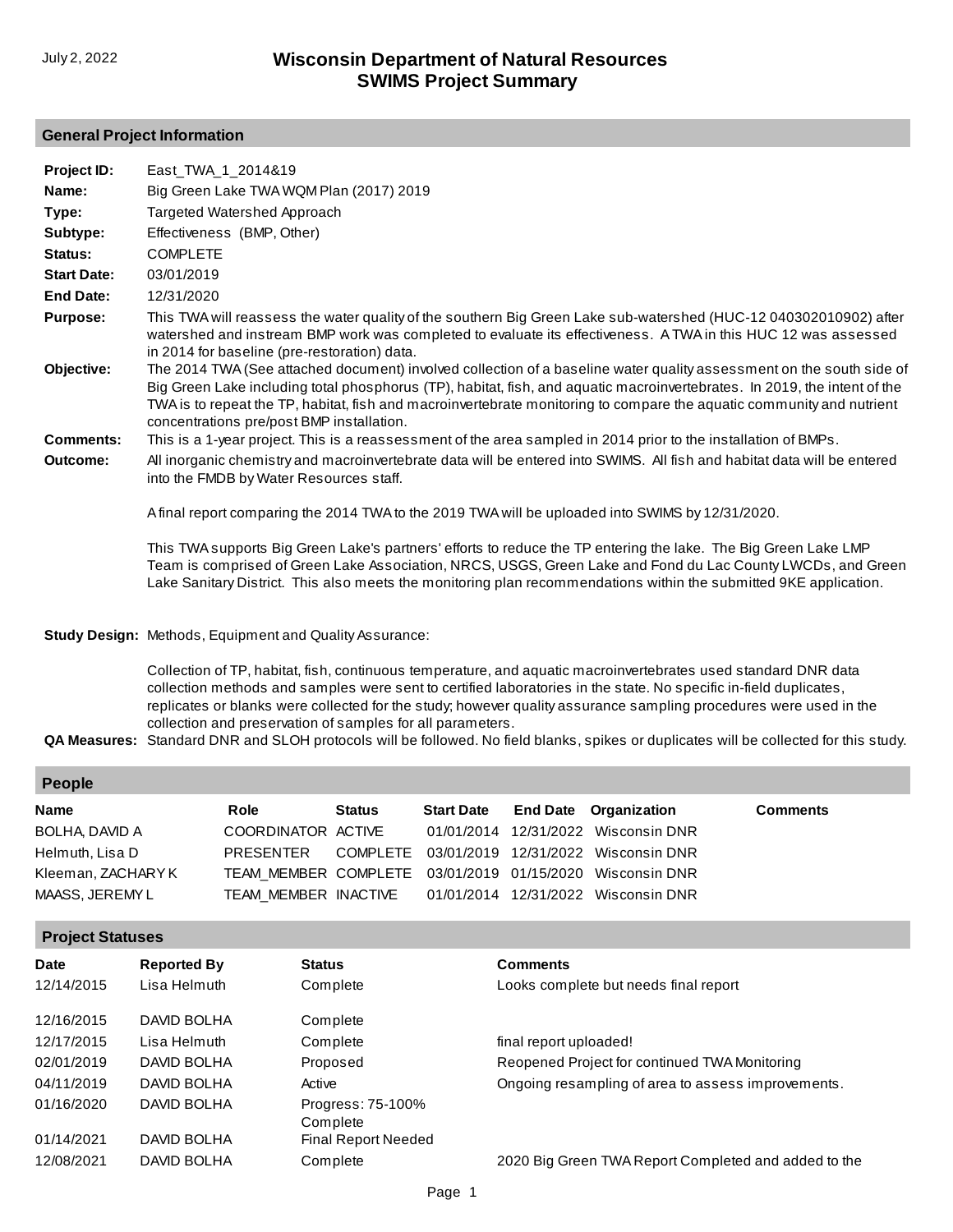| <b>Date</b>                  | <b>Reported By</b>                                                                                                    | <b>Status</b>                                                    | <b>Comments</b><br>project. 2019-2020 Monitoring Project Complete                                                                                                                                                                                                       |
|------------------------------|-----------------------------------------------------------------------------------------------------------------------|------------------------------------------------------------------|-------------------------------------------------------------------------------------------------------------------------------------------------------------------------------------------------------------------------------------------------------------------------|
| <b>Project Status Detail</b> |                                                                                                                       |                                                                  |                                                                                                                                                                                                                                                                         |
| <b>Answer Set: DEFAULT</b>   |                                                                                                                       |                                                                  |                                                                                                                                                                                                                                                                         |
| Question                     |                                                                                                                       |                                                                  | <b>Answer</b>                                                                                                                                                                                                                                                           |
| them).                       | 1. Number of Sample Sites (Enter the station IDs if you know                                                          |                                                                  | 8 locations sampled in 2019<br>10021317 (Roy US O)<br>10041576 (Roy DS O)<br>243026 (Spring Creek)<br>10012583 (Wuerches)<br>10041578 (Un Trib to Hill from Scott Hill)<br>10042146 (Un Trib to White from Scott Hill)<br>243059 (White Creek)<br>10033838 (Hill Creek) |
|                              | field you anticipate for this project).                                                                               | 2. Number of Sample Events (Indicate how many trips into the     | 15 field work events<br>3 for fish<br>3 for habitat<br>6 for nutrient samples<br>1 for bugs<br>2 for thermistors                                                                                                                                                        |
|                              | 3. Proposed Dates for Sample Collection                                                                               |                                                                  | Fish and Habitat FY20 July through September<br>Bugs FY20 October<br>TP May through October (1/month)<br>Thermistors May deployment and October retrieval                                                                                                               |
| year?                        | 4. List applicable databases and who will enter data?                                                                 | 5. Did you receive competitive projects funding in the previous  | lisa helmuth, LTES                                                                                                                                                                                                                                                      |
| (use during review period)   | data entry and reports as necessary? If not, why not?<br>7. Reviewer Notes: Identify questions or issues with project | 6. If yes to question 5, did you complete the projects including | Yes<br>In 2019, the intent of the TWA is to repeat the TP, habitat, fish and<br>macroinvertebrate monitoring to compare the aquatic community and<br>nutrient concentrations pre/post BMP installation.<br>Yes                                                          |
| funding?                     | 8. Reviewer Decision: Is this project recommended for                                                                 |                                                                  |                                                                                                                                                                                                                                                                         |

# **Actions**

| <b>Action</b><br>Monitor Targeted Watershed Area (TWA)<br><b>Grant Awarded</b> | <b>Detailed Description</b><br>Big Green Lake [HUC12]<br>Monitoring the Big Green Lake watershed<br>will be used for comparison of future<br>monitoring after watershed enhancements<br>have been made to improve water quality<br>in Silver Creek and reduce the nutrient and<br>suspended solids load into Big Green<br>Lake. Considerable creek restoration and<br>watershed best management practice<br>work was conducted and is projected for<br>the future by multiple agencies, including<br>Green Lake County Land Conservation<br>Department (Green Lake County LCD) and<br>Natural Resource Conservation Service | Start<br>01/01/2014<br>01/01/2014 | <b>End Date</b><br>12/31/2020<br>12/31/2020 | <b>Status</b><br><b>COMPLETE</b><br><b>PROPOSED</b> |
|--------------------------------------------------------------------------------|-----------------------------------------------------------------------------------------------------------------------------------------------------------------------------------------------------------------------------------------------------------------------------------------------------------------------------------------------------------------------------------------------------------------------------------------------------------------------------------------------------------------------------------------------------------------------------------------------------------------------------|-----------------------------------|---------------------------------------------|-----------------------------------------------------|
|                                                                                | (NRCS).                                                                                                                                                                                                                                                                                                                                                                                                                                                                                                                                                                                                                     |                                   |                                             |                                                     |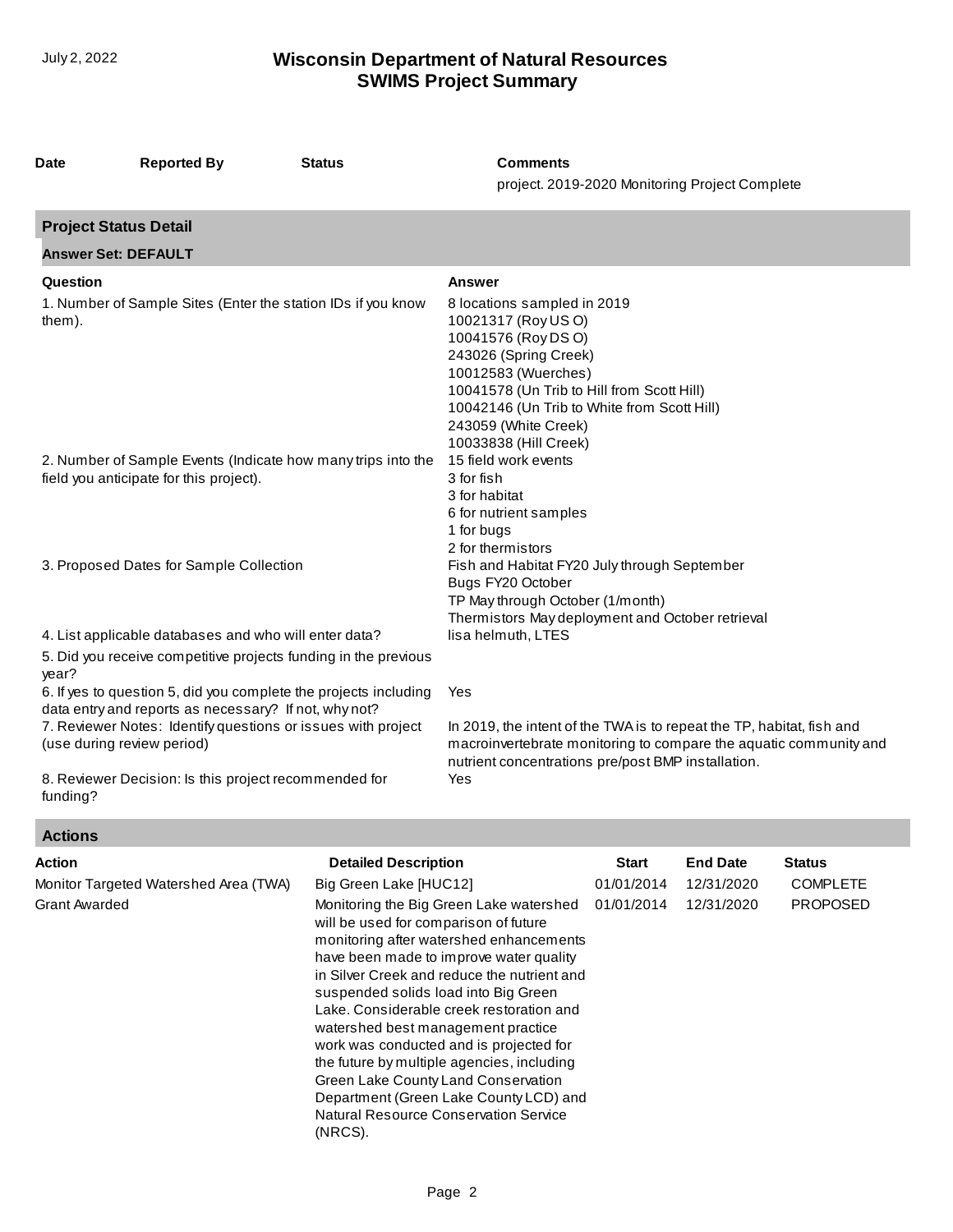| <b>Action</b>                                              |                                                                                   | <b>Detailed Description</b>                                                                                                                                                                                                                                                                                                                                                                                                                                                                                                                                                   | <b>Start</b> | <b>End Date</b> | <b>Status</b>   |
|------------------------------------------------------------|-----------------------------------------------------------------------------------|-------------------------------------------------------------------------------------------------------------------------------------------------------------------------------------------------------------------------------------------------------------------------------------------------------------------------------------------------------------------------------------------------------------------------------------------------------------------------------------------------------------------------------------------------------------------------------|--------------|-----------------|-----------------|
| Monitor Baseline Survey                                    |                                                                                   | This Targeted Watershed Assessment will 01/01/2014<br>address needs for baseline water quality<br>monitoring of the HUC 12 watershed on<br>the south side of Big Green Lake.                                                                                                                                                                                                                                                                                                                                                                                                  |              | 12/31/2020      | <b>COMPLETE</b> |
| <b>Monitor Watershed</b><br>(Status, Sources, Impairments) |                                                                                   | Monitoring the Big Green Lake watershed<br>will be used for comparison of future<br>monitoring after watershed enhancements<br>have been made to improve water quality<br>in Silver Creek and reduce the nutrient and<br>suspended solids load into Big Green<br>Lake, Considerable creek restoration and<br>watershed best management practice<br>work was conducted and is projected for<br>the future by multiple agencies, including<br>Green Lake County Land Conservation<br>Department (Green Lake County LCD) and<br>Natural Resource Conservation Service<br>(NRCS). | 01/01/2014   | 12/31/2020      | <b>COMPLETE</b> |
| Details:                                                   | <b>Parameter</b>                                                                  | <b>Value/Amount</b><br><b>Units</b>                                                                                                                                                                                                                                                                                                                                                                                                                                                                                                                                           |              | <b>Comments</b> |                 |
|                                                            | <b>Total Nitrogen</b><br><b>Total Phosphorus</b><br><b>Total Suspended Solids</b> |                                                                                                                                                                                                                                                                                                                                                                                                                                                                                                                                                                               |              |                 |                 |
| <b>Water Quality Planning</b>                              |                                                                                   | Watershed based assessment and<br>planning                                                                                                                                                                                                                                                                                                                                                                                                                                                                                                                                    | 07/01/2014   | 12/31/2022      | <b>COMPLETE</b> |
| Monitor or Propose 303(d) Listing                          |                                                                                   |                                                                                                                                                                                                                                                                                                                                                                                                                                                                                                                                                                               | 01/09/2018   | 12/31/2020      | IN_PROGRESS     |
| Engage Volunteers in<br>Monitoring/Restoration             |                                                                                   |                                                                                                                                                                                                                                                                                                                                                                                                                                                                                                                                                                               | 01/09/2018   | 09/01/2025      | IN_PROGRESS     |

# **Monitoring Stations**

| <b>Station ID</b> | <b>Name</b>                                                             | <b>Comments</b> |
|-------------------|-------------------------------------------------------------------------|-----------------|
| 10030583          | Dakin Creek - Maug Road                                                 |                 |
| 10037918          | Dakin Creek at Brooklyn G Rd                                            |                 |
| 10051172          | Hill Creek at Lakeview Road                                             |                 |
| 10033838          | Hill Creek upstream Spring Grove Rd                                     |                 |
| 10021317          | Roy Creek 200 Feet Above Cth O                                          |                 |
| 10041576          | Roy Creek DS County Hwy O                                               |                 |
| 10021299          | Silver Creek At Douglas St (Hwy 44)                                     |                 |
| 203080            | Silver Creek At Koro Rd                                                 |                 |
| 10015911          | Silver Creek Ds Scott Street Dam                                        |                 |
| 10041510          | Silver Creek at County KK                                               |                 |
| 243026            | Spring Creek at Cth K (Bi)                                              |                 |
| 10012583          | Unnamed Creek (Wuerches Creek) North Side Of Cty B<br>Near State Hwy 73 |                 |
| 10020701          | Unnamed Creek-200 Feet Below Luedke Rd. (Wuerches<br>Cr.                |                 |
| 10040834          | Unnamed Trib (5026964) to Silver Creek US Arcade Rd                     |                 |
| 10041578          | Unnamed Trib to Hill Cr US Scott Hill Rd (WBIC 5027219)                 |                 |
| 10041509          | Unnamed Trib to Silver Creek at County KK (WBIC<br>147700)              |                 |
| 10041508          | Unnamed Trib to Silver Creek at HWY 23 (WBIC 146900)                    |                 |
| 10041506          | Unnamed Trib to Silver Creek at HWY23 (WBIC 5027015)                    |                 |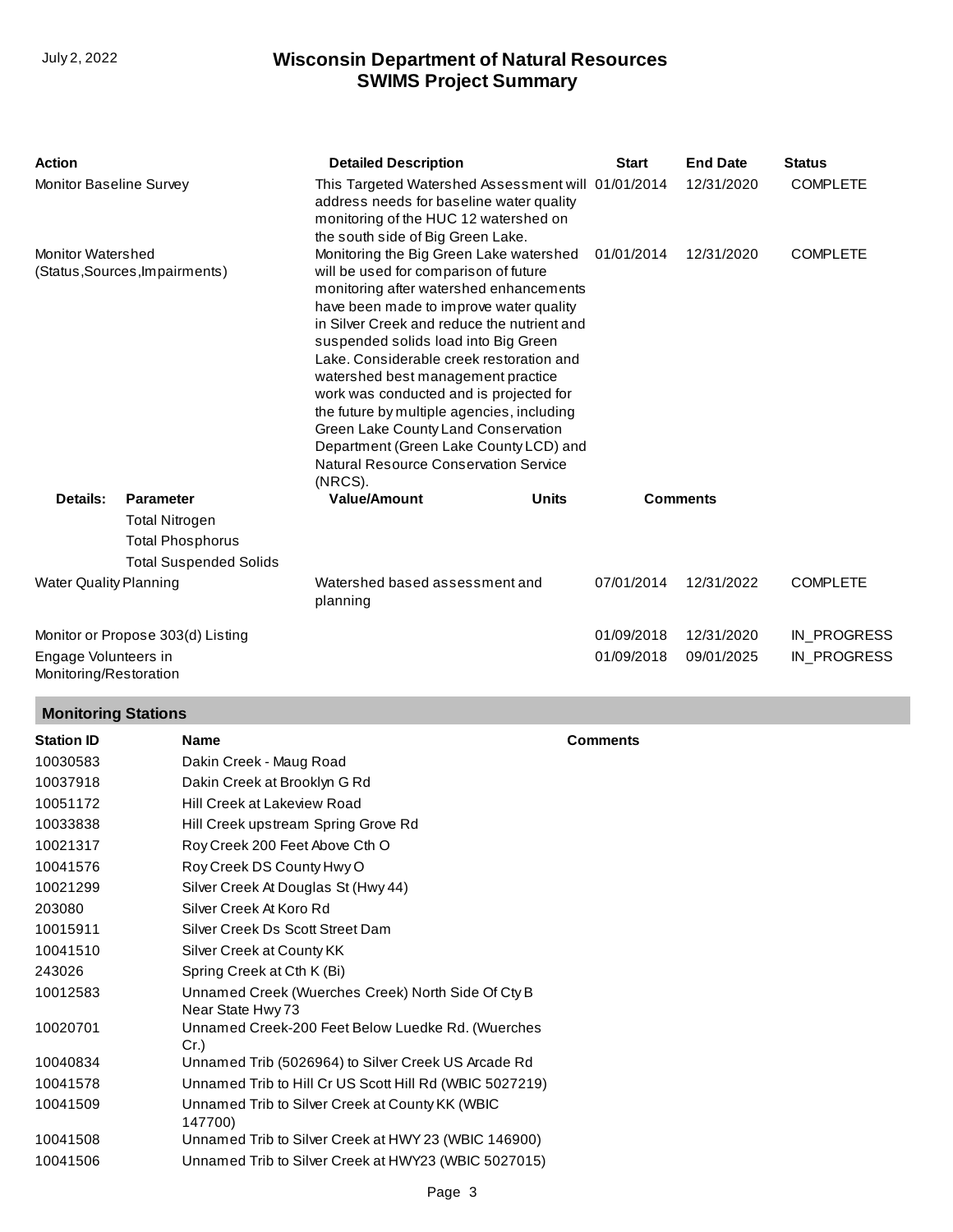| <b>Station ID</b> | <b>Name</b>                                                                              | <b>Comments</b> |
|-------------------|------------------------------------------------------------------------------------------|-----------------|
| 10042146          | Unnamed Trib to White Creek US Scott Hill Rd (WBIC<br>5027243)                           |                 |
| 10016330          | Unnamed Trib. To Silver Creek At Trail                                                   |                 |
| 10052650          | Unnamed Tributary to Silver Creek DS Brooklyn G Rd and<br>4th Inline Pond (WBIC 5026724) |                 |
| 10041507          | Unnamed Tributary to Silver Creek at Murray Rd (WBIC<br>147000)                          |                 |
| 243059            | White Creek - At Spring Grove Rd Near Mouth Of Green<br>Lake WI                          |                 |

#### **Assessment Units**

| <b>WBIC</b> | Segment | <b>Local Name</b>               | <b>Official Name</b> |
|-------------|---------|---------------------------------|----------------------|
| 146200      |         | <b>Hill Creek</b>               | <b>Hill Creek</b>    |
| 146600      |         | <b>White Creek</b>              | <b>White Creek</b>   |
| 146700      |         | Dakin Creek                     | Dakin Creek          |
| 146800      |         | <b>Silver Creek</b>             | <b>Silver Creek</b>  |
| 146800      | 2       | <b>Silver Creek</b>             | <b>Silver Creek</b>  |
| 146900      |         | Unnamed Trib to Silver Creek    | Unnamed              |
| 147000      |         | Unnamed Trib to Silver Creek    | Unnamed              |
| 147400      |         | North Tributary to Silver Creek | Unnamed              |
| 147700      |         | Unnamed Trib to Silver Creek    | Unnamed              |
| 148000      |         | <b>Spring Creek</b>             | <b>Spring Creek</b>  |
| 148200      |         | Roy Creek                       | Roy Creek            |
| 148300      |         | <b>Wuerches Creek</b>           | Unnamed              |
| 5026724     |         | <b>Unnamed Stream</b>           | Unnamed              |
| 5026964     |         | Local Water                     | Unnamed              |
| 5027015     |         | Unnamed Trib to Silver Creek    | Unnamed              |
| 5027219     |         | Unnamed Trib to Hill Creek      | Unnamed              |
| 5027243     |         | Unnamed Trib to White Creek     | Unnamed              |
|             |         |                                 |                      |

## **Lab Account Codes**

| Account Code | <b>Description</b>             | <b>Start Date</b> | <b>End Date</b> |
|--------------|--------------------------------|-------------------|-----------------|
| WQ002        | TARGETED WATERSHED ASSESSMENTS | 03/26/2014        | 12/31/2099      |
| WQ031        | Green Lake 2019                | 01/11/2019        | 12/31/2019      |

# **Forms**

| Form Code         | <b>Form Name</b>           |
|-------------------|----------------------------|
| <b>CONTINUOUS</b> | Continuous Data Upload     |
| <b>INORGANIC</b>  | Inorganic Lab - Field Data |

# **Methods**

| —————                                          |                                                                                                 |
|------------------------------------------------|-------------------------------------------------------------------------------------------------|
| <b>Method Code</b>                             | <b>Description</b>                                                                              |
| DNR-FPM APPENDIX B<br>INORGANIC SAMPLE SHIPPER | Inorganic Sample Shipper Instructions 1998                                                      |
| INSTRUCTIONS                                   |                                                                                                 |
| MACROINVERTEBRATE<br>BASELINE PROTOCOLS        | Macroinvertebrate Baseline D-frame Kick Net 2004                                                |
| HESTER DENDY                                   | Standardized Collection and Assessment of Macroinvertebrates in Nonwadeable Rivers of Wisconsin |
| GRAB SAMPLE PROCEDURES                         | USEPA Watershed Pilot - Grab Samples 2011                                                       |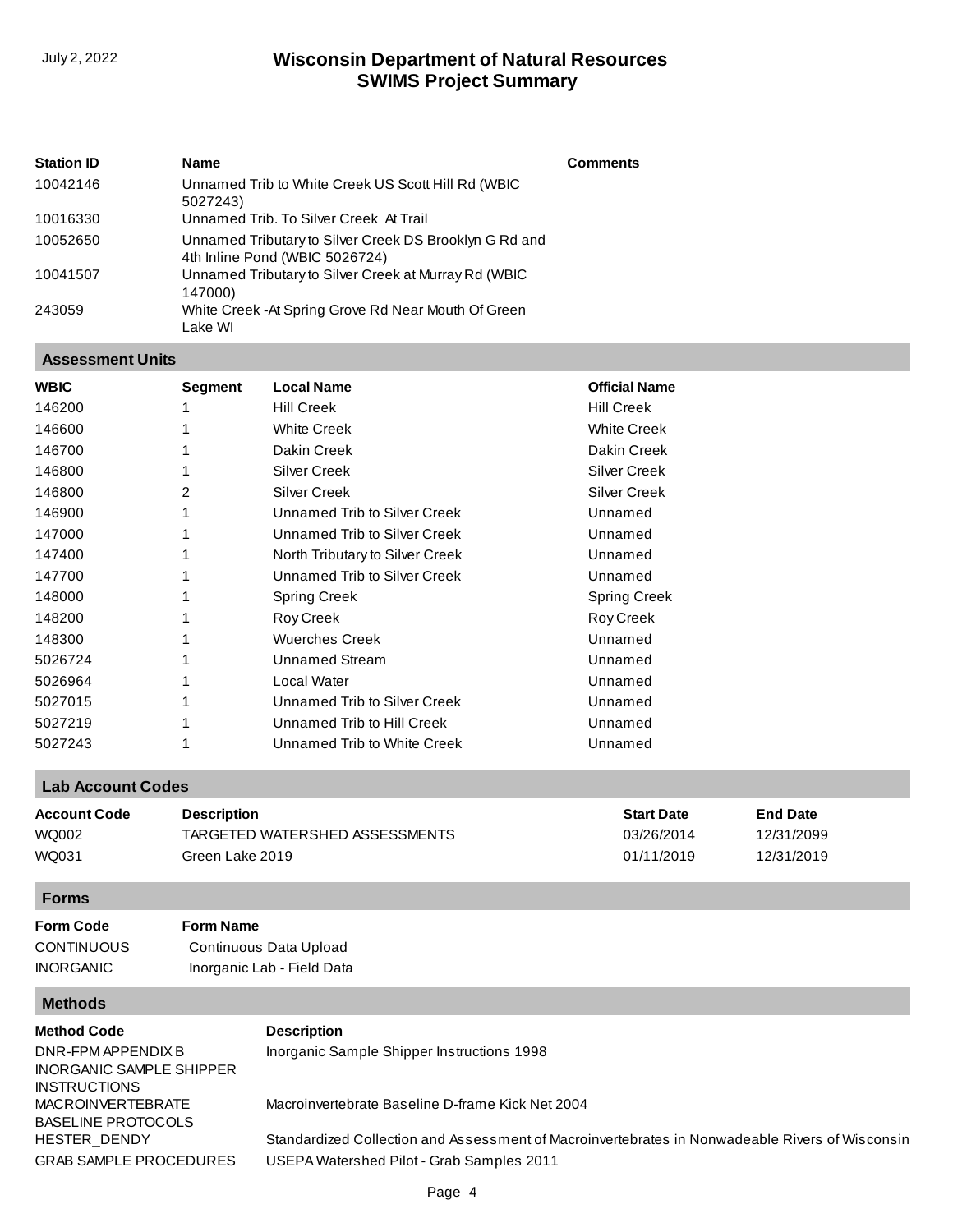### **Method Code Description**

[USEPA WATERSHED PILOT](http://prodoasint.dnr.wi.gov/swims/viewMethod.do?key=GRAB SAMPLE PROCEDURES USEPA WATERSHED PILOT)

GRAB SAMPLE [Water Grab Sample Guidelines and Procedures 2005](http://prodoasint.dnr.wi.gov/swims/viewMethod.do?key=GRAB SAMPLE)

| <b>Fieldwork Events</b> |  |
|-------------------------|--|
|-------------------------|--|

| <b>Start Date</b>         | <b>Status</b>   | <b>Field ID</b>         | <b>Station ID</b> | <b>Station Name</b>                                                     |
|---------------------------|-----------------|-------------------------|-------------------|-------------------------------------------------------------------------|
| 05/17/2014 07:35          | <b>COMPLETE</b> | <b>NA</b>               | 243026            | Spring Creek at Cth K (Bi)                                              |
| 05/17/2014 07:49          | <b>COMPLETE</b> | <b>NA</b>               | 10041578          | Unnamed Trib to Hill Cr US Scott Hill Rd (WBIC 5027219)                 |
| 05/17/2014 07:55          | <b>COMPLETE</b> | <b>NA</b>               | 10042146          | Unnamed Trib to White Creek US Scott Hill Rd (WBIC<br>5027243)          |
| 06/15/2014 12:55          | <b>COMPLETE</b> | <b>NA</b>               | 243026            | Spring Creek at Cth K (Bi)                                              |
| 06/15/2014 13:11          | <b>COMPLETE</b> | <b>NA</b>               | 10041578          | Unnamed Trib to Hill Cr US Scott Hill Rd (WBIC 5027219)                 |
| 06/15/2014 13:17          | <b>COMPLETE</b> | <b>NA</b>               | 10042146          | Unnamed Trib to White Creek US Scott Hill Rd (WBIC<br>5027243)          |
| 07/15/2014 13:37          | <b>COMPLETE</b> | <b>NA</b>               | 243026            | Spring Creek at Cth K (Bi)                                              |
| 07/15/2014 13:47          | <b>COMPLETE</b> | <b>NA</b>               | 10041578          | Unnamed Trib to Hill Cr US Scott Hill Rd (WBIC 5027219)                 |
| 07/15/2014 13:53          | <b>COMPLETE</b> | <b>NA</b>               | 10042146          | Unnamed Trib to White Creek US Scott Hill Rd (WBIC<br>5027243)          |
| 08/18/2014 12:45          | <b>COMPLETE</b> | <b>NA</b>               | 243026            | Spring Creek at Cth K (Bi)                                              |
| 08/18/2014 12:55          | <b>COMPLETE</b> | <b>NA</b>               | 10041578          | Unnamed Trib to Hill Cr US Scott Hill Rd (WBIC 5027219)                 |
| 08/18/2014 13:01          | <b>COMPLETE</b> | <b>NA</b>               | 10042146          | Unnamed Trib to White Creek US Scott Hill Rd (WBIC<br>5027243)          |
| 09/13/2014 15:00          | <b>COMPLETE</b> | <b>NA</b>               | 10041578          | Unnamed Trib to Hill Cr US Scott Hill Rd (WBIC 5027219)                 |
| 09/13/2014 15:12          | <b>COMPLETE</b> | <b>NA</b>               | 243026            | Spring Creek at Cth K (Bi)                                              |
| 09/25/2014 09:00          | <b>COMPLETE</b> | <b>NA</b>               | 10042146          | Unnamed Trib to White Creek US Scott Hill Rd (WBIC<br>5027243)          |
| 10/07/2014                | <b>COMPLETE</b> |                         | 10042146          | Unnamed Trib to White Creek US Scott Hill Rd (WBIC<br>5027243)          |
| 10/07/2014                | <b>COMPLETE</b> |                         | 243059            | White Creek - At Spring Grove Rd Near Mouth Of Green<br>Lake WI         |
| 10/07/2014                | <b>COMPLETE</b> |                         | 10021317          | Roy Creek 200 Feet Above Cth O                                          |
| 10/07/2014                | <b>COMPLETE</b> |                         | 10041576          | Roy Creek DS County Hwy O                                               |
| 10/07/2014                | <b>COMPLETE</b> |                         | 243026            | Spring Creek at Cth K (Bi)                                              |
| 10/07/2014                | <b>COMPLETE</b> |                         | 10041578          | Unnamed Trib to Hill Cr US Scott Hill Rd (WBIC 5027219)                 |
| 10/12/2014 16:59          | <b>COMPLETE</b> | <b>NA</b>               | 243026            | Spring Creek at Cth K (Bi)                                              |
| 10/12/2014 17:09          | <b>COMPLETE</b> | <b>NA</b>               | 10041578          | Unnamed Trib to Hill Cr US Scott Hill Rd (WBIC 5027219)                 |
| 10/15/2014 09:30          | <b>COMPLETE</b> | <b>NA</b>               | 10042146          | Unnamed Trib to White Creek US Scott Hill Rd (WBIC<br>5027243)          |
| 05/13/2019 10:35          | <b>COMPLETE</b> | <b>UCWC-2019-MAY</b>    | 10012583          | Unnamed Creek (Wuerches Creek) North Side Of Cty B<br>Near State Hwy 73 |
| 05/13/2019 10:45 COMPLETE |                 | RCCO-2019-MAY           | 10021317          | Roy Creek 200 Feet Above Cth O                                          |
| 05/13/2019 11:00          | <b>COMPLETE</b> | <b>SCCK-2019-MAY</b>    | 243026            | Spring Creek at Cth K (Bi)                                              |
| 05/24/2019 10:20          | <b>COMPLETE</b> | UTHC-2019-MAY           | 10041578          | Unnamed Trib to Hill Cr US Scott Hill Rd (WBIC 5027219)                 |
| 05/27/2019 10:10          | <b>COMPLETE</b> | <b>UTWC-2019-MAY</b>    | 10042146          | Unnamed Trib to White Creek US Scott Hill Rd (WBIC<br>5027243)          |
| 05/27/2019 10:30          | <b>COMPLETE</b> | HCSGR-2019-MAY 10033838 |                   | Hill Creek upstream Spring Grove Rd                                     |
| 05/27/2019 10:40          | <b>COMPLETE</b> | WCSGR-2019-MAY 243059   |                   | White Creek - At Spring Grove Rd Near Mouth Of Green<br>Lake WI         |
| 06/11/2019 08:40          | <b>COMPLETE</b> | UCWC-2019-JUNE 10012583 |                   | Unnamed Creek (Wuerches Creek) North Side Of Cty B<br>Near State Hwy 73 |
| 06/11/2019 08:49          | <b>COMPLETE</b> | RCCO-2019-JUNE 10021317 |                   | Roy Creek 200 Feet Above Cth O                                          |
| 06/11/2019 09:02          | <b>COMPLETE</b> | SCCK-2019-JUNE          | 243026            | Spring Creek at Cth K (Bi)                                              |
| 06/29/2019 09:00          | <b>COMPLETE</b> | UTWC-2019-MAY           | 10042146          | Unnamed Trib to White Creek US Scott Hill Rd (WBIC                      |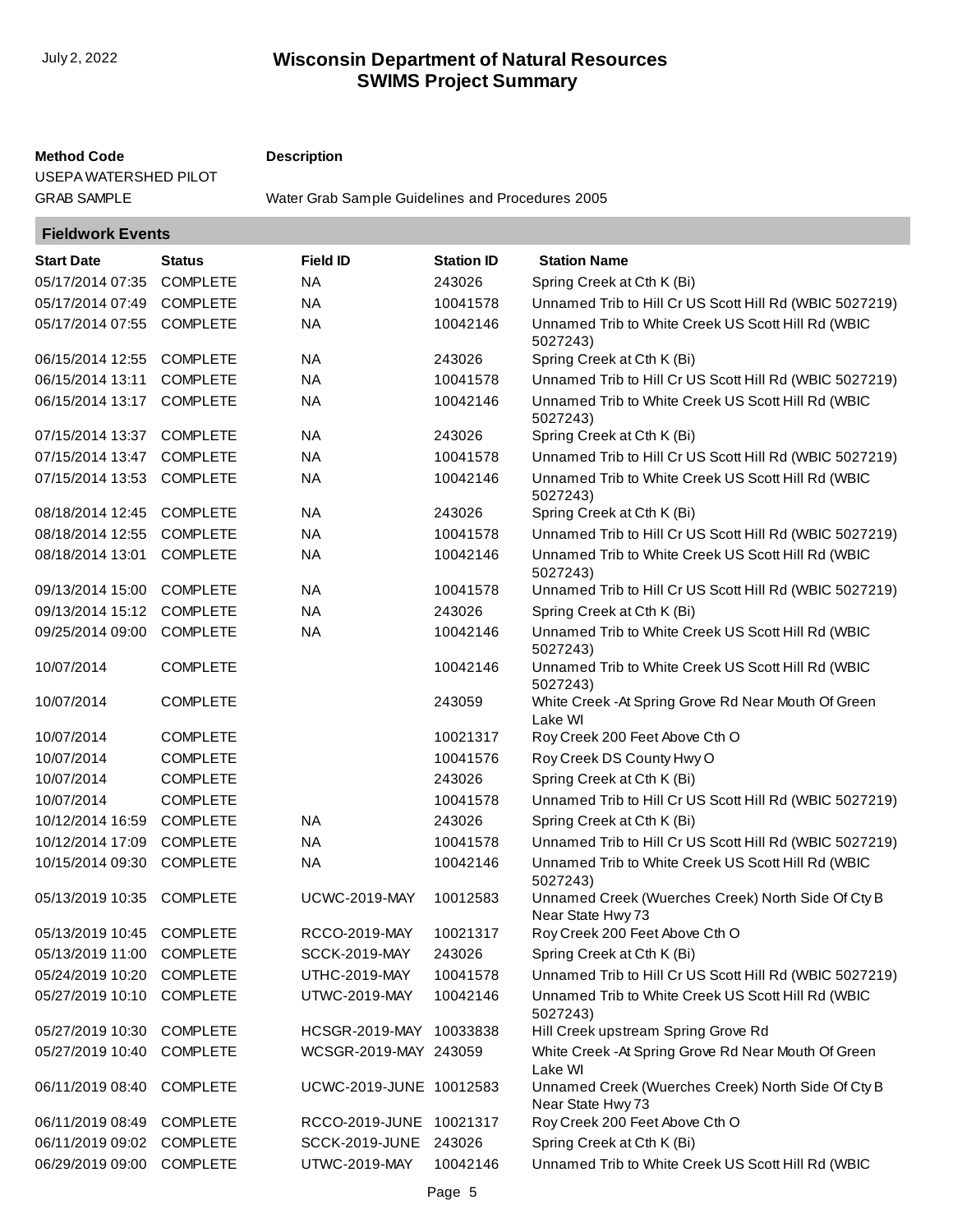| <b>Start Date</b>         | Status          | <b>Field ID</b>          | <b>Station ID</b> | <b>Station Name</b><br>5027243)                                         |
|---------------------------|-----------------|--------------------------|-------------------|-------------------------------------------------------------------------|
| 06/29/2019 09:12          | <b>COMPLETE</b> | UTHC-2019-JUNE           | 10041578          | Unnamed Trib to Hill Cr US Scott Hill Rd (WBIC 5027219)                 |
| 06/29/2019 09:21          | <b>COMPLETE</b> | HCSGR-2019-JUNE 10033838 |                   | Hill Creek upstream Spring Grove Rd                                     |
| 06/29/2019 09:28          | <b>COMPLETE</b> | WCSGR-2019-JUNI 243059   |                   | White Creek - At Spring Grove Rd Near Mouth Of Green<br>Lake WI         |
| 07/03/2019                | <b>COMPLETE</b> |                          | 10037918          | Dakin Creek at Brooklyn G Rd                                            |
| 07/03/2019                | <b>COMPLETE</b> |                          | 10042146          | Unnamed Trib to White Creek US Scott Hill Rd (WBIC<br>5027243)          |
| 07/13/2019 11:44          | <b>COMPLETE</b> | UTHC-2019-JULY           | 10041578          | Unnamed Trib to Hill Cr US Scott Hill Rd (WBIC 5027219)                 |
| 07/15/2019 09:10          | <b>COMPLETE</b> | <b>RCCO-2019-JULY</b>    | 10021317          | Roy Creek 200 Feet Above Cth O                                          |
| 07/23/2019                | <b>COMPLETE</b> |                          | 10030583          | Dakin Creek - Maug Road                                                 |
| 07/31/2019 11:32          | <b>COMPLETE</b> | WCSGR-2019-JUL\ 243059   |                   | White Creek - At Spring Grove Rd Near Mouth Of Green<br>Lake WI         |
| 07/31/2019 11:34          | <b>COMPLETE</b> | HCSGR-2019-AUG 10033838  |                   | Hill Creek upstream Spring Grove Rd                                     |
| 07/31/2019 11:40          | <b>COMPLETE</b> | UTWC-2019-JULY           | 10042146          | Unnamed Trib to White Creek US Scott Hill Rd (WBIC<br>5027243)          |
| 08/14/2019 09:15          | <b>COMPLETE</b> | UCWC-2019-AUGU 10012583  |                   | Unnamed Creek (Wuerches Creek) North Side Of Cty B<br>Near State Hwy 73 |
| 08/14/2019 09:50          | <b>COMPLETE</b> | SCCK-2019-AUGUS 243026   |                   | Spring Creek at Cth K (Bi)                                              |
| 08/23/2019                | <b>COMPLETE</b> |                          | 10021317          | Roy Creek 200 Feet Above Cth O                                          |
| 08/23/2019                | <b>COMPLETE</b> |                          | 10041576          | Roy Creek DS County Hwy O                                               |
| 08/28/2019 12:50          | <b>COMPLETE</b> | UTWC-2019-AUGU: 10042146 |                   | Unnamed Trib to White Creek US Scott Hill Rd (WBIC<br>5027243)          |
| 08/28/2019 13:05          | <b>COMPLETE</b> | UTHC-2019-AUGUS 10041578 |                   | Unnamed Trib to Hill Cr US Scott Hill Rd (WBIC 5027219)                 |
| 08/28/2019 13:20          | <b>COMPLETE</b> | HCSGR-2019-AUGL 10033838 |                   | Hill Creek upstream Spring Grove Rd                                     |
| 08/28/2019 13:30          | <b>COMPLETE</b> | WCSGR-2019-AUG 243059    |                   | White Creek - At Spring Grove Rd Near Mouth Of Green<br>Lake WI         |
| 09/04/2019 08:55          | <b>COMPLETE</b> | UNNAMED TRIB             | 10042146          | Unnamed Trib to White Creek US Scott Hill Rd (WBIC<br>5027243)          |
| 09/04/2019 09:05          | <b>COMPLETE</b> | UNNAMED TRIB TO 10041578 |                   | Unnamed Trib to Hill Cr US Scott Hill Rd (WBIC 5027219)                 |
| 09/04/2019 09:10          | <b>COMPLETE</b> | <b>HILL CREEK</b>        | 10033838          | Hill Creek upstream Spring Grove Rd                                     |
| 09/04/2019 09:20          | <b>COMPLETE</b> | <b>WHITE CREEK</b>       | 243059            | White Creek - At Spring Grove Rd Near Mouth Of Green<br>Lake WI         |
| 09/16/2019 09:20          | <b>COMPLETE</b> | UCWC-2019-SEPTI 10012583 |                   | Unnamed Creek (Wuerches Creek) North Side Of Cty B<br>Near State Hwy 73 |
| 09/16/2019 09:35 COMPLETE |                 | RCCO-2019-SEPTE 10021317 |                   | Roy Creek 200 Feet Above Cth O                                          |
| 09/16/2019 09:55          | <b>COMPLETE</b> | SCCK-2019-SEPTE 243026   |                   | Spring Creek at Cth K (Bi)                                              |
| 10/01/2019 15:40          | <b>COMPLETE</b> | UTWC-2019-SEPTE 10042146 |                   | Unnamed Trib to White Creek US Scott Hill Rd (WBIC<br>5027243)          |
| 10/01/2019 15:46          | <b>COMPLETE</b> | UTHC-2019-SEPTE 10041578 |                   | Unnamed Trib to Hill Cr US Scott Hill Rd (WBIC 5027219)                 |
| 10/01/2019 15:53          | <b>COMPLETE</b> | MCSGR-2019-SEP1 10033838 |                   | Hill Creek upstream Spring Grove Rd                                     |
| 10/01/2019 16:00          | <b>COMPLETE</b> | WCSGR-2019-SEP 243059    |                   | White Creek - At Spring Grove Rd Near Mouth Of Green<br>Lake WI         |
| 10/14/2019 09:30          | <b>COMPLETE</b> | UCWC-2019-OCTO 10012583  |                   | Unnamed Creek (Wuerches Creek) North Side Of Cty B<br>Near State Hwy 73 |
| 10/14/2019 09:40          | <b>COMPLETE</b> | RCCO-2019-OCTOI 10021317 |                   | Roy Creek 200 Feet Above Cth O                                          |
| 10/14/2019 09:50          | <b>COMPLETE</b> | SCCK-2019-OCTOE 243026   |                   | Spring Creek at Cth K (Bi)                                              |
| 10/24/2019                | <b>COMPLETE</b> |                          | 10021317          | Roy Creek 200 Feet Above Cth O                                          |
| 10/24/2019                | <b>COMPLETE</b> |                          | 10041578          | Unnamed Trib to Hill Cr US Scott Hill Rd (WBIC 5027219)                 |
| 10/24/2019                | <b>COMPLETE</b> |                          | 10012583          | Unnamed Creek (Wuerches Creek) North Side Of Cty B<br>Near State Hwy 73 |
| 10/24/2019                | <b>COMPLETE</b> |                          | 243026            | Spring Creek at Cth K (Bi)                                              |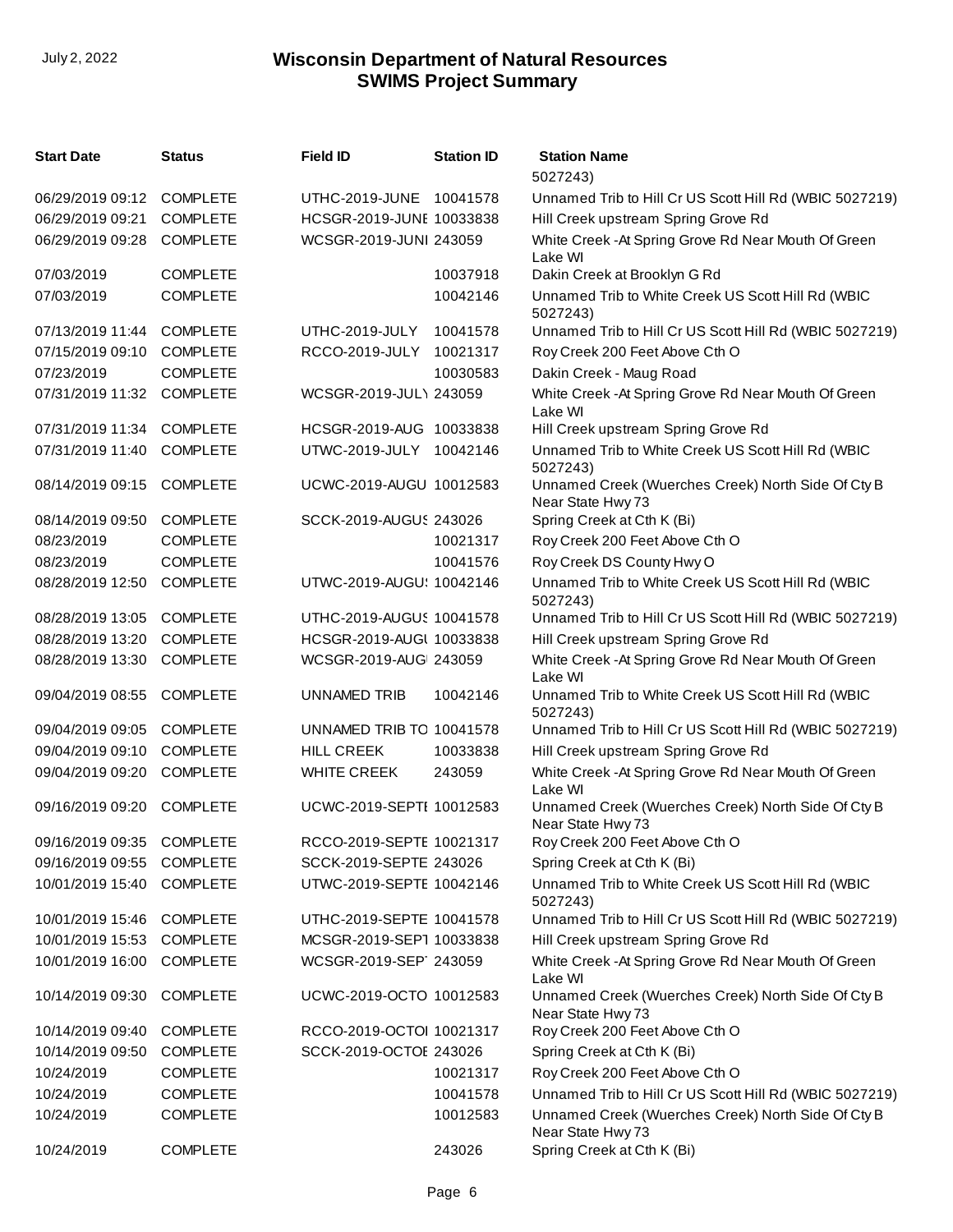| <b>Start Date</b> | <b>Status</b>   | Field ID                 | <b>Station ID</b> | <b>Station Name</b>                                             |
|-------------------|-----------------|--------------------------|-------------------|-----------------------------------------------------------------|
| 10/24/2019        | <b>COMPLETE</b> |                          | 10041576          | Roy Creek DS County Hwy O                                       |
| 10/24/2019        | <b>COMPLETE</b> |                          | 10051172          | Hill Creek at Lakeview Road                                     |
| 11/03/2019 11:27  | <b>COMPLETE</b> | WCSGR-2019-OCT 243059    |                   | White Creek - At Spring Grove Rd Near Mouth Of Green<br>Lake WI |
| 11/03/2019 16:15  | <b>COMPLETE</b> | UTHC-2019-OCTOE 10041578 |                   | Unnamed Trib to Hill Cr US Scott Hill Rd (WBIC 5027219)         |
| 11/03/2019 16:33  | <b>COMPLETE</b> | HCSGR-2019-OCT( 10033838 |                   | Hill Creek upstream Spring Grove Rd                             |
| 11/07/2019        | <b>COMPLETE</b> |                          | 243059            | White Creek - At Spring Grove Rd Near Mouth Of Green<br>Lake WI |
| 11/07/2019        | <b>COMPLETE</b> |                          | 10042146          | Unnamed Trib to White Creek US Scott Hill Rd (WBIC<br>5027243)  |

# **Documents**

| <b>Title</b>                                                                                                  | <b>Description</b>                                                                                                                                                                                                                                                                                                                                                                                                                                            | <b>Author</b>       | <b>Published</b> | <b>Comments</b> |
|---------------------------------------------------------------------------------------------------------------|---------------------------------------------------------------------------------------------------------------------------------------------------------------------------------------------------------------------------------------------------------------------------------------------------------------------------------------------------------------------------------------------------------------------------------------------------------------|---------------------|------------------|-----------------|
| 2014 Total Phosphorus<br>Monitoring Report - Spring<br>Creek @ County K                                       | This Targeted Watershed<br>Assessment (TWA) will address<br>needs for baseline water quality<br>monitoring of the watershed on the<br>south side of Big Green Lake. This<br>watershed discharges between 15-<br>30% of the Total Phosphorus load into<br>Big Green Lake. Considerable stream<br>restoration and watershed BMP work<br>has been done and is projected for<br>the future by multiple agencies,<br>including Green Lake County LWCD<br>and NRCS. | Lindsey Albright    | 02/04/2015       |                 |
| 2014 Total Phosphorus<br>Monitoring Report -<br>Unnamed Trib to Hill Cr US<br>Scott Hill Rd (WBIC<br>5027219) | This Targeted Watershed<br>Assessment (TWA) will address<br>needs for baseline water quality<br>monitoring of the watershed on the<br>south side of Big Green Lake. This<br>watershed discharges between 15-<br>30% of the Total Phosphorus load into<br>Big Green Lake. Considerable stream<br>restoration and watershed BMP work<br>has been done and is projected for<br>the future by multiple agencies,<br>including Green Lake County LWCD<br>and NRCS. | Lindsey Albright    | 02/04/2015       |                 |
| 2019 Total Phosphorus<br>Monitoring Report - Hill<br>Creek upstream Spring<br>Grove Rd                        | This TWA will reassess the water<br>quality of the southern Big Green Lake<br>sub-watershed (HUC-12<br>040302010902) after watershed and<br>instream BMP work was completed to<br>evaluate its effectiveness. A TWA in<br>this HUC 12 was assessed in 2014<br>for baseline (pre-restoration) data.                                                                                                                                                            | Ilana Haimes        | 02/13/2020       |                 |
| 2019 Total Phosphorus<br>Monitoring Report - Roy<br>Creek 200 Feet Above Cth O                                | This TWA will reassess the water<br>quality of the southern Big Green Lake<br>sub-watershed (HUC-12<br>040302010902) after watershed and<br>instream BMP work was completed to<br>evaluate its effectiveness. A TWA in<br>this HUC 12 was assessed in 2014<br>for baseline (pre-restoration) data.                                                                                                                                                            | <b>Ilana Haimes</b> | 02/14/2020       |                 |
| 2019 Total Phosphorus                                                                                         | This TWA will reassess the water                                                                                                                                                                                                                                                                                                                                                                                                                              | Ilana Haimes        | 02/14/2020       |                 |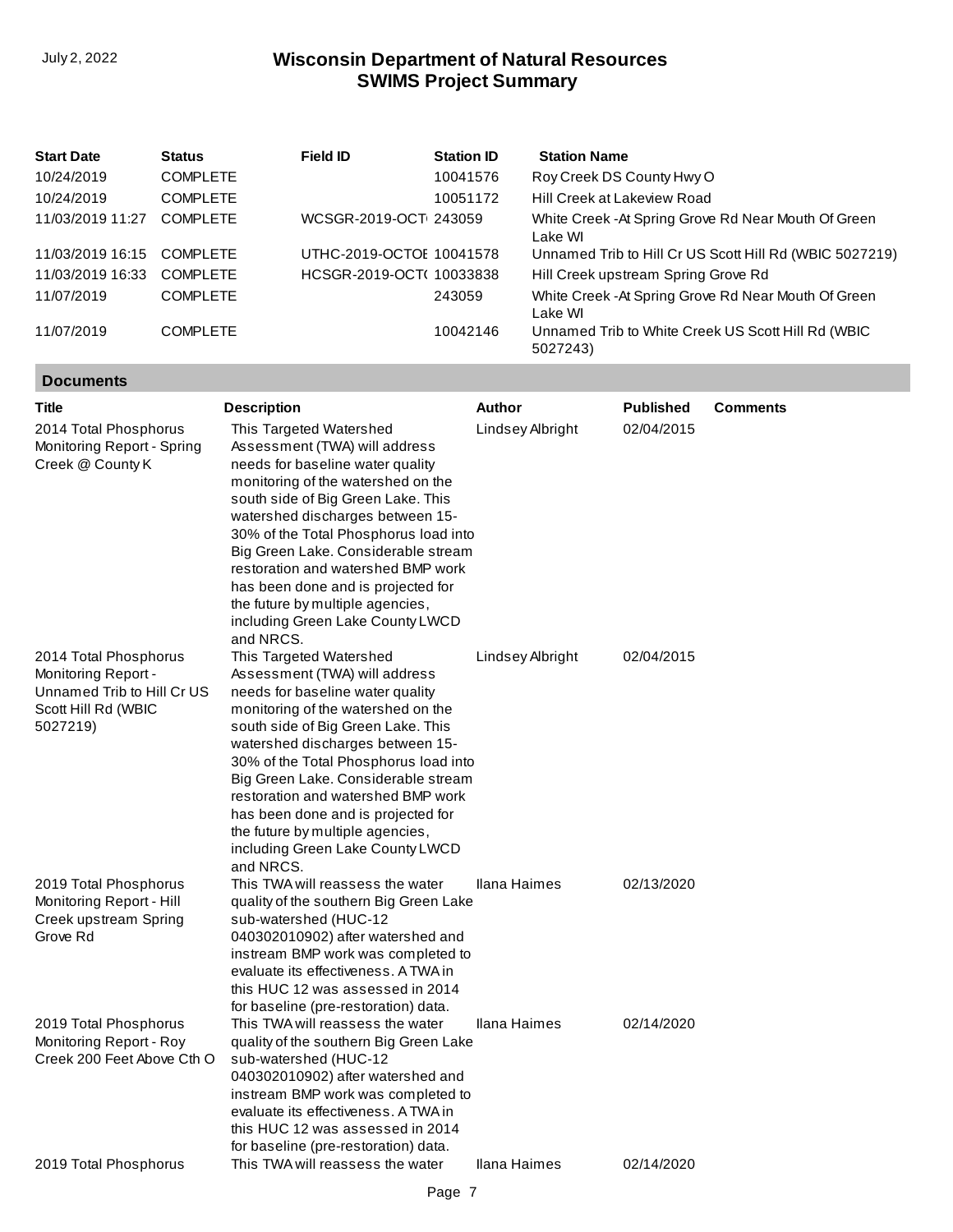| <b>Title</b>                                                                                                                      | <b>Description</b>                                                                                                                                                                                                                                                                                 | <b>Author</b>                             | <b>Published</b> | Comments |
|-----------------------------------------------------------------------------------------------------------------------------------|----------------------------------------------------------------------------------------------------------------------------------------------------------------------------------------------------------------------------------------------------------------------------------------------------|-------------------------------------------|------------------|----------|
| Monitoring Report - Spring<br>Creek at Cth K (Bi)                                                                                 | quality of the southern Big Green Lake<br>sub-watershed (HUC-12<br>040302010902) after watershed and<br>instream BMP work was completed to<br>evaluate its effectiveness. A TWA in<br>this HUC 12 was assessed in 2014<br>for baseline (pre-restoration) data.                                     |                                           |                  |          |
| 2019 Total Phosphorus<br>Monitoring Report -<br><b>Unnamed Creek (Wuerches</b><br>Creek) North Side Of Cty B<br>Near State Hwy 73 | This TWA will reassess the water<br>quality of the southern Big Green Lake<br>sub-watershed (HUC-12<br>040302010902) after watershed and<br>instream BMP work was completed to<br>evaluate its effectiveness. A TWA in<br>this HUC 12 was assessed in 2014<br>for baseline (pre-restoration) data. | <b>Ilana Haimes</b>                       | 02/14/2020       |          |
| 2019 Total Phosphorus<br>Monitoring Report -<br>Unnamed Trib to Hill Cr US<br>Scott Hill Rd (WBIC<br>5027219)                     | This TWA will reassess the water<br>quality of the southern Big Green Lake<br>sub-watershed (HUC-12<br>040302010902) after watershed and<br>instream BMP work was completed to<br>evaluate its effectiveness. A TWA in<br>this HUC 12 was assessed in 2014<br>for baseline (pre-restoration) data. | Ilana Haimes                              | 02/13/2020       |          |
| 2019 Total Phosphorus<br>Monitoring Report -<br>Unnamed Trib to White<br>Creek US Scott Hill Rd<br>(WBIC 5027243)                 | This TWA will reassess the water<br>quality of the southern Big Green Lake<br>sub-watershed (HUC-12<br>040302010902) after watershed and<br>instream BMP work was completed to<br>evaluate its effectiveness. A TWA in<br>this HUC 12 was assessed in 2014<br>for baseline (pre-restoration) data. | <b>Ilana Haimes</b>                       | 02/13/2020       |          |
| 2019 Total Phosphorus<br>Monitoring Report - White<br>Creek - At Spring Grove Rd<br>Near Mouth Of Green Lake<br>WI                | This TWA will reassess the water<br>quality of the southern Big Green Lake<br>sub-watershed (HUC-12<br>040302010902) after watershed and<br>instream BMP work was completed to<br>evaluate its effectiveness. A TWA in<br>this HUC 12 was assessed in 2014<br>for baseline (pre-restoration) data. | Ilana Haimes                              | 02/13/2020       |          |
| An Assessment of Hill, Roy,<br>Silver, and Wuerches<br>Creeks                                                                     | 2011 Field Season                                                                                                                                                                                                                                                                                  | Ted Johnson, Adam<br>Nickel, Eric Evensen |                  |          |
| An Example of Streambank<br><b>Restoration on Roy Creek</b><br>near County O (Green Lake<br>LCD) 2014 (148200)                    | An Example of Streambank<br>Restoration on Roy Creek near County<br>O (Green Lake LCD) 2014 (148200)                                                                                                                                                                                               | Bolha, Dave                               | 01/01/2017       |          |
| An Example of Unstable<br>Banks on Roy Creek near<br>County O (Green Lake LCD)<br>(148200) 2017 photo                             | An Example of Unstable Banks on RoyBolha, Dave<br>Creek near County O (Green Lake<br>LCD) (148200) 2017 photo                                                                                                                                                                                      |                                           | 01/01/2017       |          |
| Big Green Lake TWA WQM<br>PLAN 2017 (UF07)                                                                                        | Assessments and recommendations Bolha, Dave<br>for the Watershed. Big Green Lake<br>TWA WQM PLAN 2017                                                                                                                                                                                              |                                           | 11/21/2017       |          |
| Big Green Lake TWA WQM<br>Plan 2017 [UF07]<br>Presentation                                                                        | Big Green Lake TWA WQM Plan 2017 WDNR<br>[UF07] Presentation                                                                                                                                                                                                                                       |                                           | 08/10/2017       |          |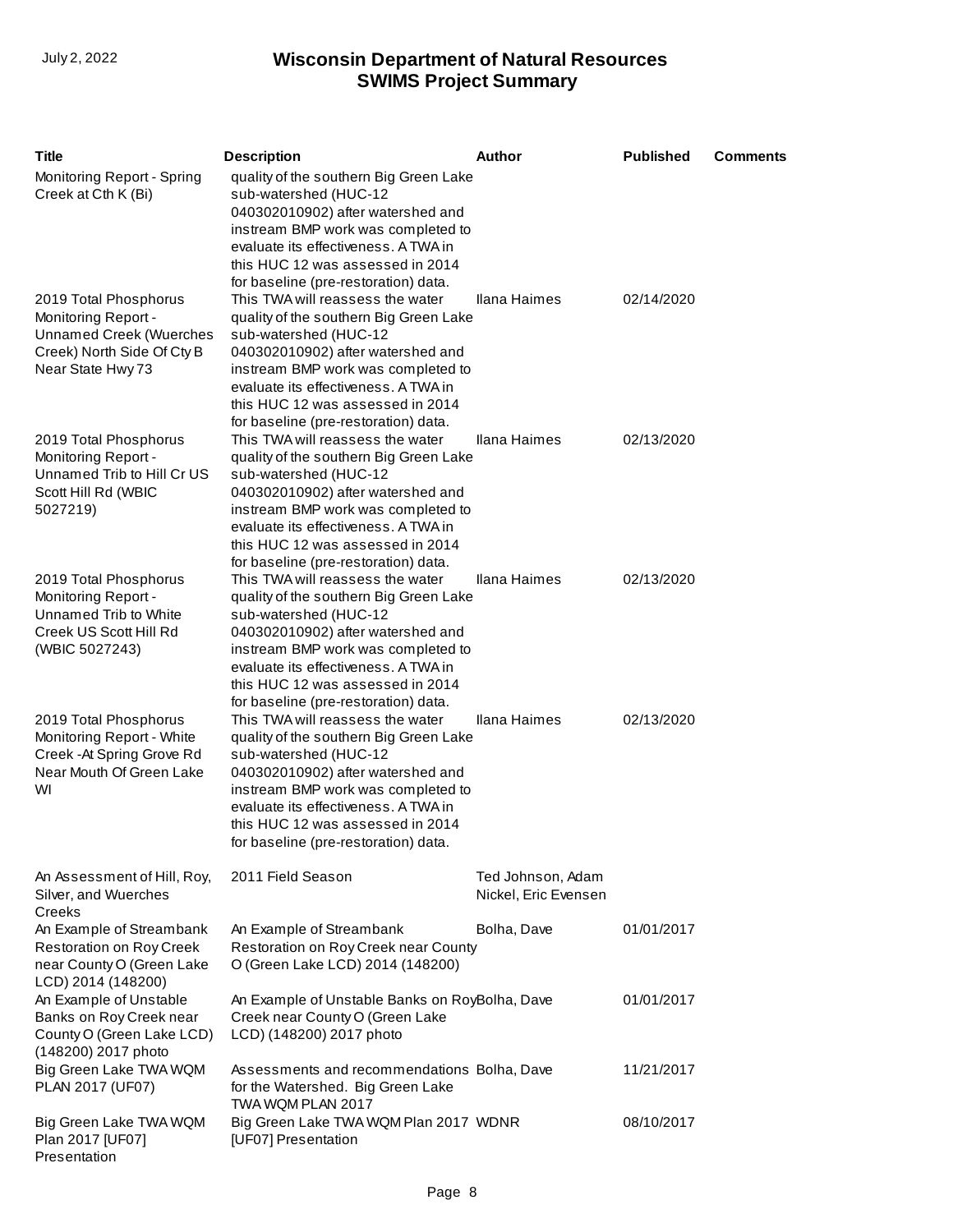| <b>Title</b>                                                                                         | <b>Description</b>                                                                                            | Author                                  | <b>Published</b> | <b>Comments</b> |
|------------------------------------------------------------------------------------------------------|---------------------------------------------------------------------------------------------------------------|-----------------------------------------|------------------|-----------------|
| <b>Big Green Targeted</b><br>Watershed Report 2020                                                   | TWA Report for monitoring in streams David Bolha<br>on South side of Big Green Lake<br>conducted in 2019-2020 |                                         | 12/08/2021       |                 |
| <b>NWQI Monitoring Watershed</b><br><b>Identification</b>                                            | 2013 NWQI Watershed Selection                                                                                 | Tim Asplund, Corinne<br><b>Billings</b> |                  |                 |
| Southern Big Green Lake<br><b>Targeted Watershed</b><br>Assessment Monitoring<br>Report 3200-2015-35 | Southern Big Green Lake Targeted<br>Watershed Assessment (Green Lake<br>(Big Green) - 146100)                 | Bolha, David                            | 12/04/2015       |                 |
| <b>TWA Monitoring Location</b><br>Map                                                                | <b>TWA Monitoring Locations</b>                                                                               | Bolha, David                            | 01/17/2014       |                 |

# **Budget**

| <b>Description</b><br>FTE Hours<br><b>LTE Salary</b><br><b>LTE Fringe</b><br><b>LTE</b> Indirect<br><b>LTE Total Cost</b> | Quantity<br>20<br>0                    | Units<br>Hours<br>Hours | <b>Unit Cost</b><br>\$0.00<br>\$13.00 | \$0.00<br>\$0.00<br>\$0.00 | <b>Total Cost Comments</b> |                                                                                            |
|---------------------------------------------------------------------------------------------------------------------------|----------------------------------------|-------------------------|---------------------------------------|----------------------------|----------------------------|--------------------------------------------------------------------------------------------|
|                                                                                                                           |                                        |                         |                                       |                            |                            |                                                                                            |
|                                                                                                                           |                                        |                         |                                       |                            |                            |                                                                                            |
|                                                                                                                           |                                        |                         |                                       |                            |                            |                                                                                            |
|                                                                                                                           |                                        |                         |                                       |                            |                            |                                                                                            |
|                                                                                                                           |                                        |                         |                                       | \$0.00                     |                            |                                                                                            |
|                                                                                                                           |                                        |                         |                                       | \$0.00                     |                            |                                                                                            |
| Supplies                                                                                                                  | $\mathbf{1}$                           |                         | \$40.00                               |                            | \$40.00 Shipping Cost      |                                                                                            |
| Equipment                                                                                                                 |                                        |                         |                                       |                            |                            |                                                                                            |
| Mileage                                                                                                                   | 100                                    | Miles                   | \$0.62                                |                            |                            |                                                                                            |
| Meals                                                                                                                     | 0                                      | Meals                   | \$10.00                               |                            |                            |                                                                                            |
| Lodging                                                                                                                   |                                        |                         |                                       |                            |                            |                                                                                            |
| <b>Travel Total</b>                                                                                                       |                                        |                         |                                       |                            |                            |                                                                                            |
| <b>Bug Contracts</b>                                                                                                      |                                        |                         |                                       |                            |                            |                                                                                            |
| <b>Other Contracts</b>                                                                                                    |                                        |                         |                                       |                            |                            |                                                                                            |
| <b>USGS Costs</b>                                                                                                         |                                        |                         |                                       |                            |                            |                                                                                            |
| Total Cost (excludes SLOH)                                                                                                |                                        |                         |                                       |                            |                            |                                                                                            |
| <b>Description</b>                                                                                                        |                                        | <b>Test Group</b>       |                                       |                            | <b>Unit Cost</b>           | <b>Total Cost</b>                                                                          |
|                                                                                                                           | \$0.00<br><b>Total SLOH Lab Costs:</b> |                         |                                       |                            | # Planned                  | \$0.00<br>\$62.00<br>\$0.00<br>\$0.00<br>\$62.00<br>\$0.00<br>\$0.00<br>\$0.00<br>\$102.00 |

# **Total Budget:** \$102.00

| <b>Budget Description: July through December 2014 Budget</b> |                       |          |              | <b>Start Date: 07/01/2014</b> |            | <b>End Date: 12/31/2014</b>                                 |
|--------------------------------------------------------------|-----------------------|----------|--------------|-------------------------------|------------|-------------------------------------------------------------|
| Code                                                         | <b>Description</b>    | Quantity | <b>Units</b> | <b>Unit Cost</b>              |            | <b>Total Cost Comments</b>                                  |
| FTE                                                          | <b>FTE Hours</b>      | 110      | <b>Hours</b> | \$0.00                        | \$0.00     |                                                             |
| LTE SAL                                                      | <b>LTE Salary</b>     | 120      | Hours        | \$13.00                       | \$1,560.00 |                                                             |
| LTE FR                                                       | <b>LTE Fringe</b>     |          |              |                               | \$385.32   |                                                             |
| LTE IND                                                      | <b>LTE</b> Indirect   |          |              |                               | \$314.56   |                                                             |
| LTE TOT                                                      | <b>LTE Total Cost</b> |          |              |                               | \$2,259.88 |                                                             |
| <b>SUPPLY</b>                                                | <b>Supplies</b>       |          |              | \$120.00                      |            | \$120.00 Quart Jars, Batteries, and<br><b>Shipping Cost</b> |
| <b>EQUIP</b>                                                 | Equipment             |          |              |                               | \$0.00     |                                                             |
| <b>MILEAGE</b>                                               | Mileage               | 700      | Miles        | \$0.62                        | \$434.00   |                                                             |
| <b>MEAL</b>                                                  | Meals                 | 16       | Meals        | \$10.00                       | \$160.00   |                                                             |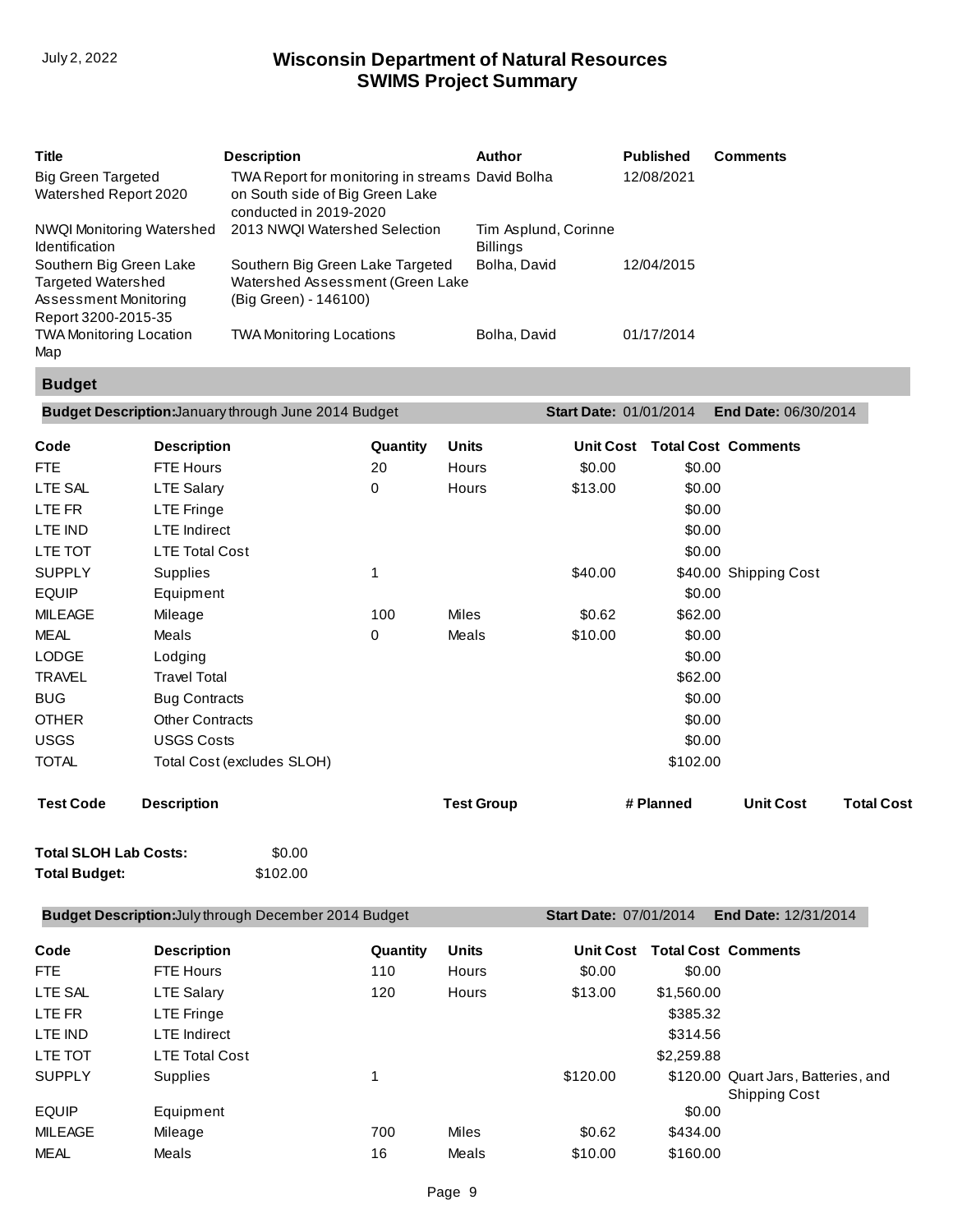| Code<br>LODGE<br><b>TRAVEL</b> | <b>Description</b><br>Lodging<br><b>Travel Total</b> | Quantity       | <b>Units</b>               |                        | Unit Cost Total Cost Comments<br>\$0.00<br>\$594.00 |                                          |                   |
|--------------------------------|------------------------------------------------------|----------------|----------------------------|------------------------|-----------------------------------------------------|------------------------------------------|-------------------|
| <b>BUG</b>                     | <b>Bug Contracts</b>                                 | $\overline{7}$ |                            | \$180.00               | \$1,260.00                                          |                                          |                   |
| <b>OTHER</b>                   | <b>Other Contracts</b>                               |                |                            |                        | \$0.00                                              |                                          |                   |
| <b>USGS</b>                    | <b>USGS Costs</b>                                    |                |                            |                        | \$0.00                                              |                                          |                   |
| <b>TOTAL</b>                   | Total Cost (excludes SLOH)                           |                |                            |                        | \$4,233.88                                          |                                          |                   |
| <b>Test Code</b>               | <b>Description</b>                                   |                | <b>Test Group</b>          |                        | # Planned                                           | <b>Unit Cost</b>                         | <b>Total Cost</b> |
| <b>Total SLOH Lab Costs:</b>   | \$0.00                                               |                |                            |                        |                                                     |                                          |                   |
| <b>Total Budget:</b>           | \$4,233.88                                           |                |                            |                        |                                                     |                                          |                   |
| <b>Budget Description:FY19</b> |                                                      |                |                            | Start Date: 03/01/2019 |                                                     | End Date: 06/30/2019                     |                   |
| Code                           | <b>Description</b>                                   | Quantity       | <b>Units</b>               |                        | Unit Cost Total Cost Comments                       |                                          |                   |
| <b>FTE</b>                     | <b>FTE Hours</b>                                     | 40             | <b>Hours</b>               | \$0.00                 | \$0.00                                              |                                          |                   |
| LTE SAL                        | <b>LTE Salary</b>                                    | 30             | Hours                      | \$14.00                | \$420.00                                            |                                          |                   |
| LTE FR                         | <b>LTE Fringe</b>                                    |                |                            |                        | \$103.74                                            |                                          |                   |
| LTE IND                        | <b>LTE</b> Indirect                                  |                |                            |                        | \$84.69                                             |                                          |                   |
| LTE TOT                        | <b>LTE Total Cost</b>                                |                |                            |                        | \$608.43                                            |                                          |                   |
| <b>SUPPLY</b>                  | Supplies                                             | 1              |                            | \$100.00               |                                                     | \$100.00 WIR Paper, shipping, and<br>ice |                   |
| <b>EQUIP</b>                   | Equipment                                            | 1              |                            | \$150.00               | \$150.00 waders                                     |                                          |                   |
| <b>MILEAGE</b>                 | Mileage                                              | 400            | <b>Miles</b>               | \$0.51                 | \$204.00                                            |                                          |                   |
| <b>MEAL</b>                    | Meals                                                | 10             | <b>Meals</b>               | \$10.00                | \$100.00                                            |                                          |                   |
| <b>LODGE</b>                   | Lodging                                              |                |                            |                        | \$0.00                                              |                                          |                   |
| <b>TRAVEL</b>                  | <b>Travel Total</b>                                  |                |                            |                        | \$304.00                                            |                                          |                   |
| <b>BUG</b>                     | <b>Bug Contracts</b>                                 |                |                            |                        | \$0.00                                              |                                          |                   |
| <b>OTHER</b>                   | <b>Other Contracts</b>                               |                |                            |                        | \$0.00                                              |                                          |                   |
| <b>USGS</b>                    | <b>USGS Costs</b>                                    |                |                            |                        | \$0.00                                              |                                          |                   |
| <b>TOTAL</b>                   | Total Cost (excludes SLOH)                           |                |                            |                        | \$1,162.43                                          |                                          |                   |
| <b>Test Code</b>               | <b>Description</b>                                   |                | <b>Test Group</b>          |                        | # Planned                                           | <b>Unit Cost</b>                         | <b>Total Cost</b> |
| ICC52010                       | PHOSPHORUS TOTAL                                     |                | <b>INORGANIC CHEMISTRY</b> |                        | 14                                                  | \$26.00                                  | \$364.00          |
| <b>Total SLOH Lab Costs:</b>   | \$364.00                                             |                |                            |                        |                                                     |                                          |                   |

# **Total Budget:**

\$1,526.43

|               | <b>Budget Description:FY20</b> |          |              | <b>Start Date: 07/01/2019</b> |                  | <b>End Date: 12/31/2019</b> |
|---------------|--------------------------------|----------|--------------|-------------------------------|------------------|-----------------------------|
| Code          | <b>Description</b>             | Quantity | <b>Units</b> | <b>Unit Cost</b>              |                  | <b>Total Cost Comments</b>  |
| FTE.          | <b>FTE Hours</b>               | 150      | <b>Hours</b> | \$0.00                        | \$0.00           |                             |
| LTE SAL       | <b>LTE Salary</b>              | 150      | <b>Hours</b> | \$14.00                       | \$2,100.00       |                             |
| LTE FR        | <b>LTE Fringe</b>              |          |              |                               | \$518.70         |                             |
| LTE IND       | <b>LTE</b> Indirect            |          |              |                               | \$423.44         |                             |
| LTE TOT       | <b>LTE Total Cost</b>          |          |              |                               | \$3.042.14       |                             |
| <b>SUPPLY</b> | <b>Supplies</b>                |          |              | \$100.00                      |                  | \$100.00 shipping and ice   |
| <b>EQUIP</b>  | Equipment                      |          |              | \$120.00                      | \$120.00 Ethanol |                             |